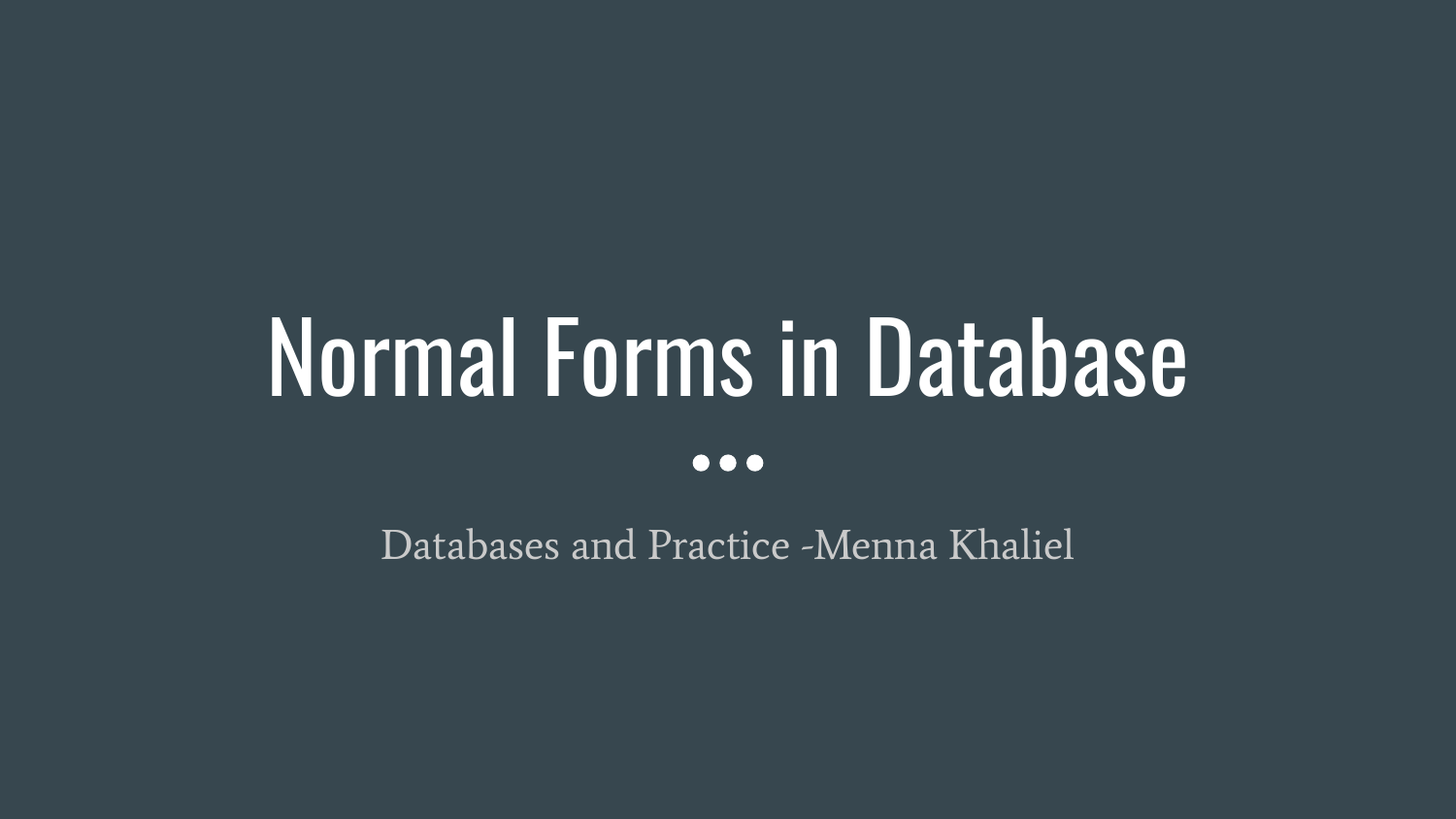## What is Normalization Process?

Redundancy in a relation may causes insertion, deletion, and update anomalies

- **●** Normalization is database design technique that minimizes redundancy from a relation or a set of relations.
- **●** Normalization rules divides larger tables into smaller tables and links them using relationship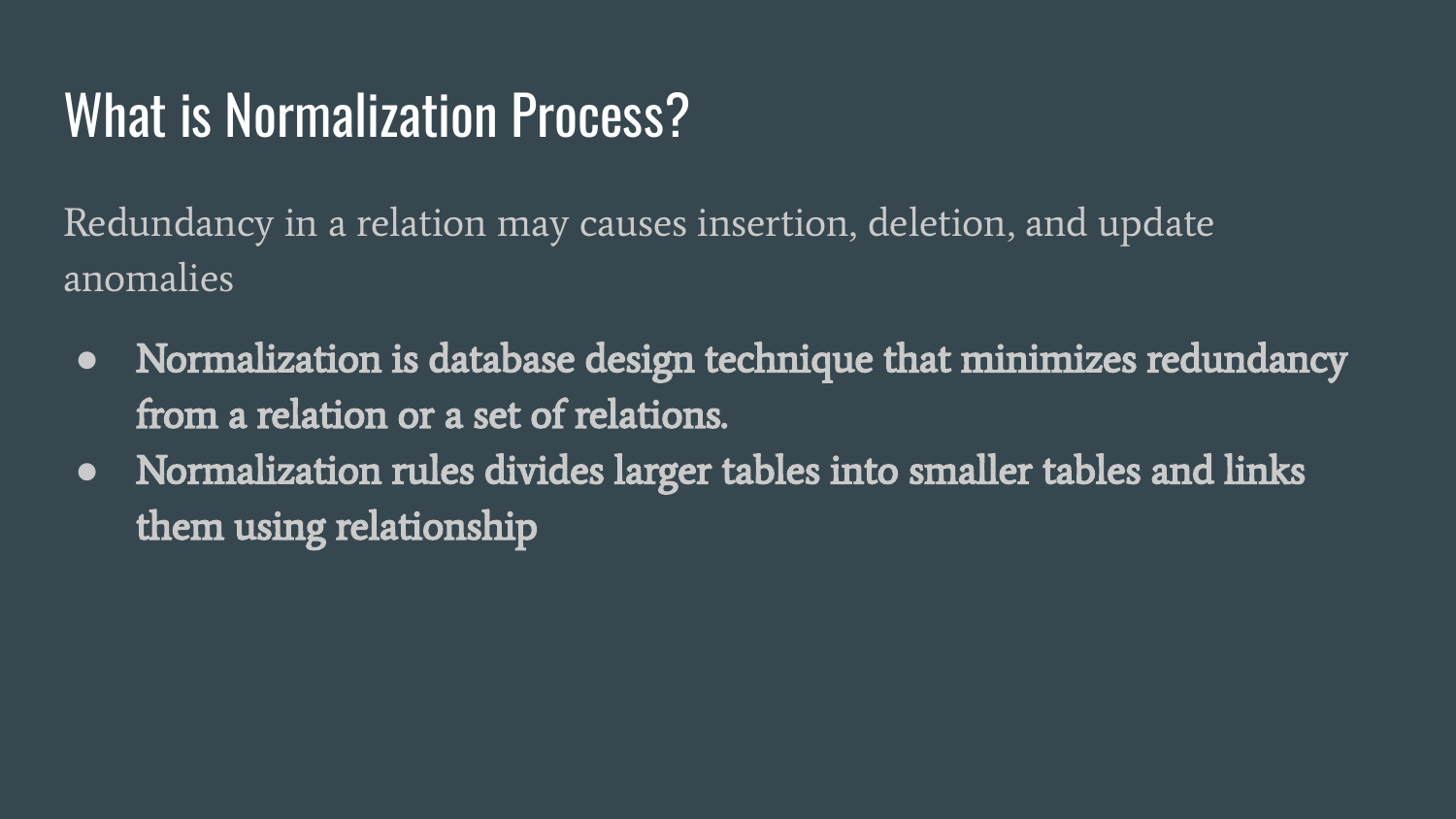## Normalization Rules: Normal Forms

- **●** Normal Forms are maintenance rules that are used to eliminate or reduce the redundancy in database relations:
	- *○* 1NF (First Normal Form)
	- *○* 2NF (Second Normal Form)
	- *○* 3NF (Third Normal Form)
	- *○* BCNF (Boyce-Codd Normal Form)
	- *○* 4NF (Fourth Normal Form)
	- *○* 5NF (Fifth Normal Form)
	- *○* 6NF (Sixth Normal Form)

*The Theory of Data Normalization is still being developed further. For example, there are discussions even on 6th Normal Form. However, in most practical applications, normalization achieves its best in 3rd Normal Form*

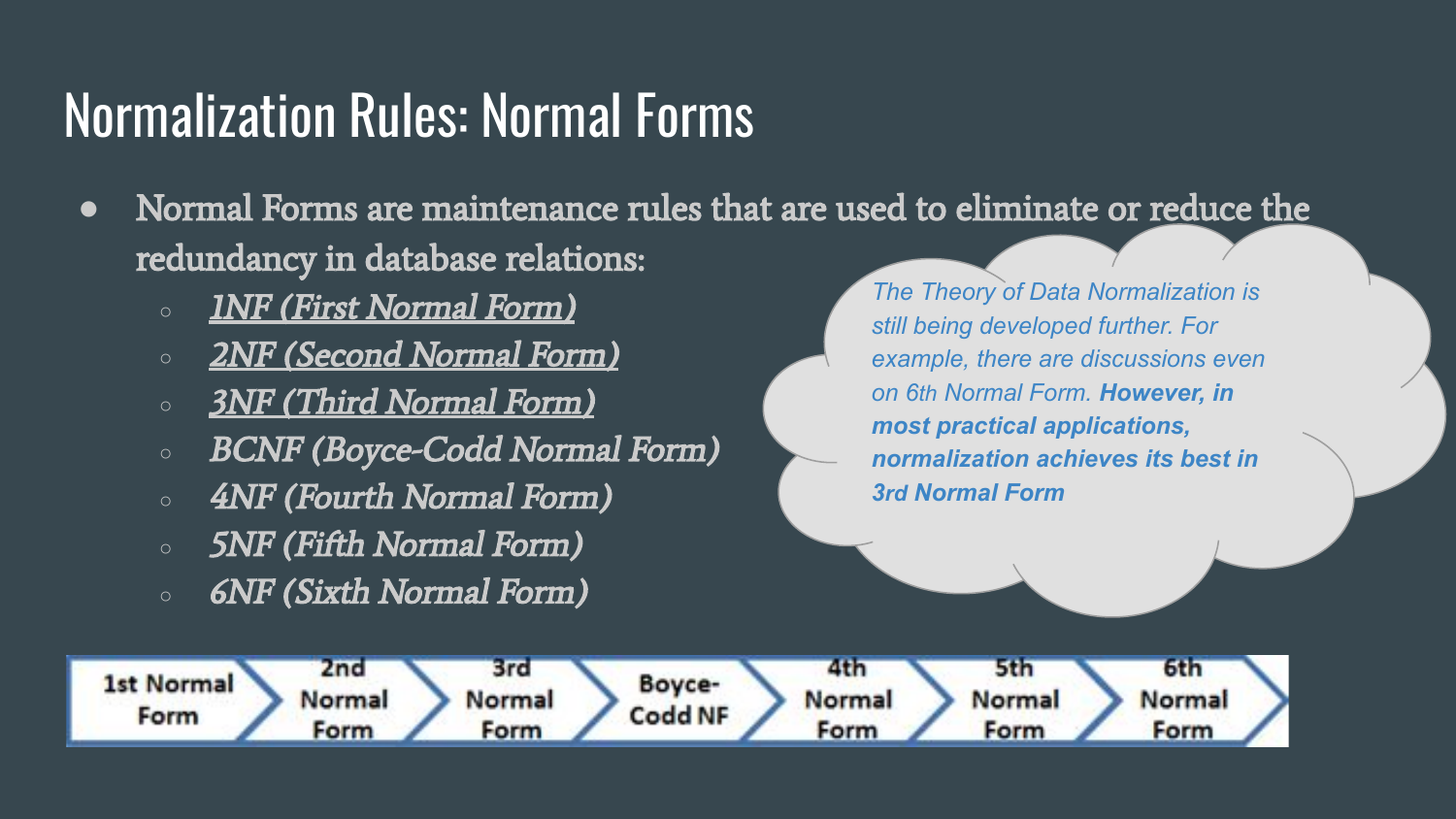## First Normal Form –1NF

### RULES:

- 1. Each table cell should contain a single value
- 2. Each record needs to be unique **1NF**

| <b>FULL NAMES</b>  | PHYSICAL<br><b>ADDRESS</b>                  | <b>MOVIES RENTED</b>                                        | <b>SALUTATION</b> |
|--------------------|---------------------------------------------|-------------------------------------------------------------|-------------------|
| Janet Jones        | <b>First Street Plot</b><br>No <sub>4</sub> | Pirates of the<br>Caribbean, Clash of<br>the Titans         | Ms.               |
| Robert Phil        | 3rd Street 34                               | <b>Forgetting Sarah</b><br>Marshal, Daddy's<br>Little Girls | Mr.               |
| <b>Robert Phil</b> | 5 <sup>th</sup> Avenue                      | <b>Clash of the Titans</b>                                  | Mr.               |



| <b>FULL NAMES</b>  | PHYSICAL<br><b>ADDRESS</b>       | <b>MOVIES RENTED</b>               | <b>SALUTATION</b> |
|--------------------|----------------------------------|------------------------------------|-------------------|
| Janet Jones        | <b>First Street Plot</b><br>No 4 | Pirates of the<br>Caribbean        | Ms.               |
| Janet Jones        | <b>First Street Plot</b><br>No 4 | Clash of the Titans                | Ms.               |
| <b>Robert Phil</b> | 3rd Street 34                    | <b>Forgetting Sarah</b><br>Marshal | Mr.               |
| Robert Phil        | 3rd Street 34                    | Daddy's Little Girls               | Mr.               |
| <b>Robert Phil</b> | 5 <sup>th</sup> Avenue           | Clash of the Titans                | Mr.               |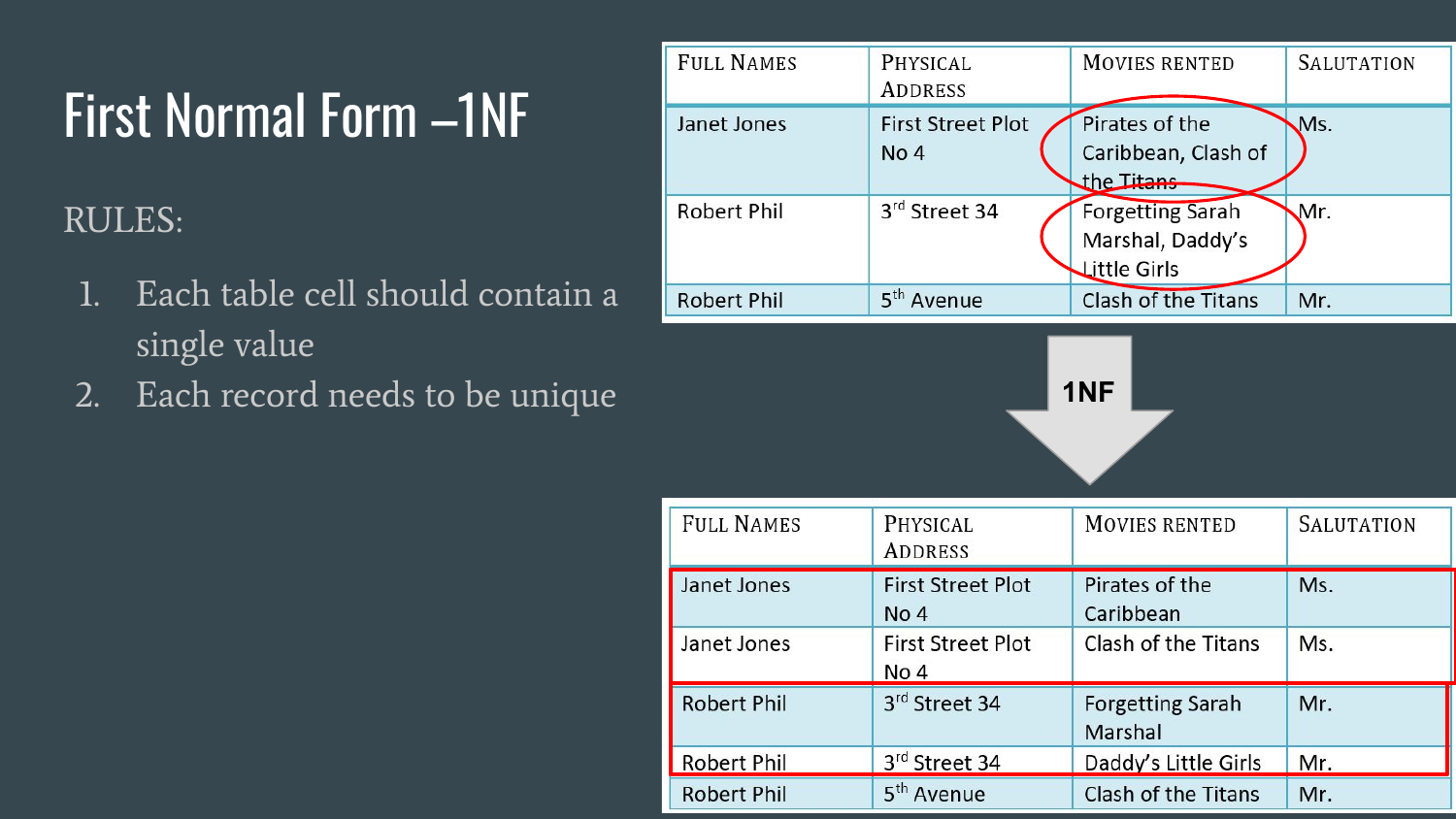# Second Normal Form –2NF

### RULES:

- 1. Be in 1NF
- 2. all non-key attributes are fully functional dependent on the primary key.

Table1

| <b>FULL NAMES</b>  | PHYSICAL<br><b>ADDRESS</b>                  | <b>MOVIES RENTED</b>               | <b>SALUTATION</b> |  |
|--------------------|---------------------------------------------|------------------------------------|-------------------|--|
| Janet Jones        | <b>First Street Plot</b><br>No <sub>4</sub> | Pirates of the<br>Caribbean        | Ms.               |  |
| Janet Jones        | <b>First Street Plot</b><br>No 4            | Clash of the Titans                | Ms.               |  |
| <b>Robert Phil</b> | 3rd Street 34                               | <b>Forgetting Sarah</b><br>Marshal | Mr.               |  |
| <b>Robert Phil</b> | 3rd Street 34                               | Daddy's Little Girls               | Mr.               |  |
| <b>Robert Phil</b> | 5 <sup>th</sup> Avenue                      | Clash of the Titans                | Mr.               |  |

#### **2NF**

| MEMBERSHIP ID  | MOVIES RENTED                   |  |
|----------------|---------------------------------|--|
|                | Pirates of the Caribbean        |  |
|                | Clash of the Titans             |  |
| 2              | <b>Forgetting Sarah Marshal</b> |  |
| $\overline{2}$ | Daddy's Little Girls            |  |
| 3              | Clash of the Titans             |  |

|                    |  | MEMBERSHIP ID      | <b>FULL NAMES</b>  | PHYSICAL ADDRESS       | SALUTATION |
|--------------------|--|--------------------|--------------------|------------------------|------------|
|                    |  |                    | Janet Jones        | First Street Plot No 4 | Ms.        |
| Table <sub>2</sub> |  | <b>Robert Phil</b> | 3rd Street 34      | Mr.                    |            |
|                    |  |                    | <b>Robert Phil</b> | 5 <sup>th</sup> Avenue | Mr.        |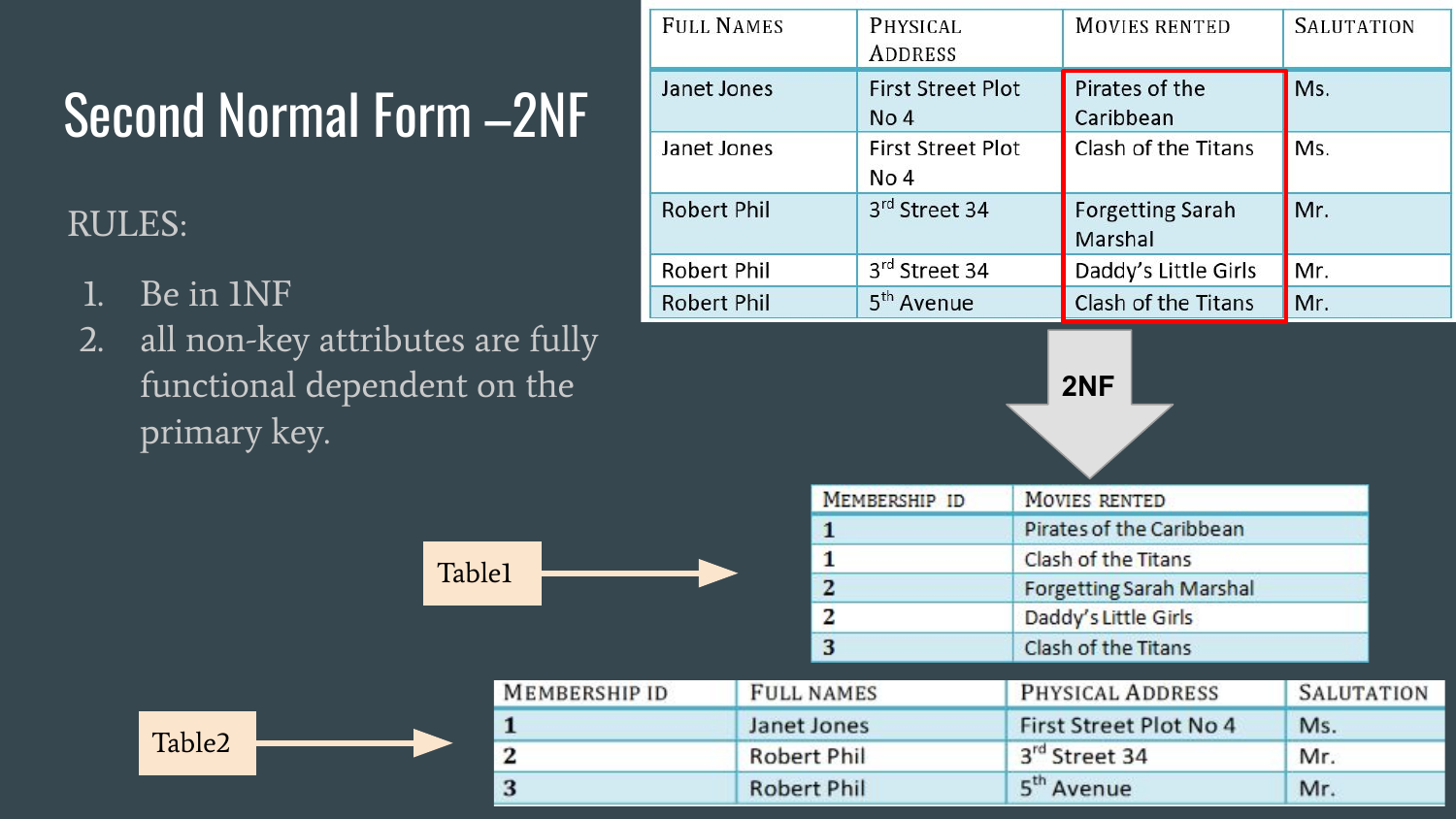## Transitive Functional Dependencies

A transitive [functional dependency](https://www.guru99.com/dbms-functional-dependency.html)  is when changing a non-key column, might cause any of the other non-key columns to change

#### **Dependencies: Definitions**

 $\triangle$  Transitive Dependency – when a nonkey attribute determines another non-key attribute. **Transitive** Dependency **EMPLOYEE** Dept HD\_Dept\_Name Emp\_ID **F** Name L Name 111 Mary Jones Acct 122 Sarah Smith  $\overline{2}$ Mktg

| Change in Name       |                    |                         | Salutation        |
|----------------------|--------------------|-------------------------|-------------------|
| 3                    | <b>Robert Phil</b> | 5 <sup>th</sup> Avenue  | Mr. May Change    |
| $\overline{2}$       | <b>Robert Phil</b> | 3rd Street 34           | Mr.               |
|                      | Janet Jones        | First Street Plot No 4  | Ms.               |
| <b>MEMBERSHIP ID</b> | <b>FULL NAMES</b>  | <b>PHYSICAL ADDRESS</b> | <b>SALUTATION</b> |

Δ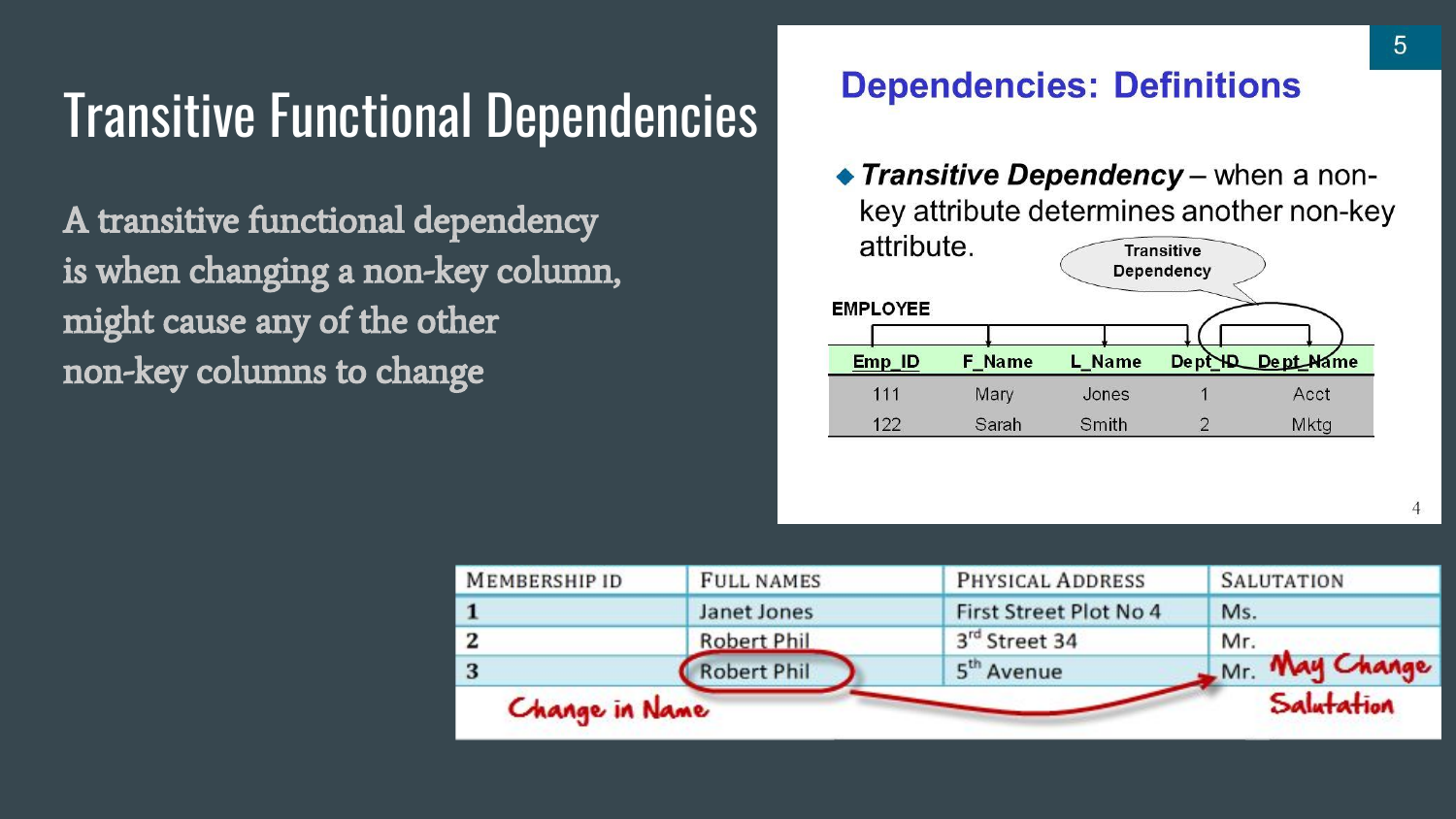# Third Normal Form –3NF

### RULES:

- 1. Be in 2NF
- 2. No transition dependency

| MEMBERSHIP ID | MOVIES RENTED                   |  |
|---------------|---------------------------------|--|
|               | Pirates of the Caribbean        |  |
|               | Clash of the Titans             |  |
|               | <b>Forgetting Sarah Marshal</b> |  |
|               | Daddy's Little Girls            |  |
|               | Clash of the Titans             |  |

Table3

| MEMBERSHIP ID | <b>FULL NAMES</b>  | PHYSICAL ADDRESS       | <b>SALUTATION</b> |
|---------------|--------------------|------------------------|-------------------|
| 1             | Janet Jones        | First Street Plot No 4 | Ms.               |
| $\mathbf{2}$  | Robert Phil        | 3rd Street 34          | Mr.               |
| 3             | <b>Robert Phil</b> | 5 <sup>th</sup> Avenue | Mr.               |

| exists.         | .             |               |                          | 3NF              |
|-----------------|---------------|---------------|--------------------------|------------------|
|                 |               | MEMBERSHIP ID | MOVIES RENTED            |                  |
|                 |               |               | Pirates of the Caribbean |                  |
|                 | <b>Table1</b> |               | Clash of the Titans      |                  |
|                 |               |               | Forgetting Sarah Marshal |                  |
| <b>SAME TWO</b> |               |               | Daddy's Little Girls     |                  |
|                 |               |               | Clash of the Titans      | <b>NEW TABLE</b> |
| <b>TABLES</b>   |               |               |                          |                  |

SAME TWO

|                    |  |               |                   |                        |               | SALUTATION ID | <b>SALUTATION</b> |
|--------------------|--|---------------|-------------------|------------------------|---------------|---------------|-------------------|
|                    |  | MEMBERSHIP ID | <b>FULL NAMES</b> | PHYSICAL ADDRESS       | SALUTATION ID |               | Mr.               |
| Table <sub>2</sub> |  |               | Janet Jones       | First Street Plot No 4 |               |               | Ms.               |
|                    |  | Robert Phil   | 3rd Street 34     |                        |               |               |                   |
|                    |  |               | Robert Phil       | 5 <sup>th</sup> Avenue |               | ◡             | Mrs.              |
|                    |  |               |                   |                        |               |               | Dr                |